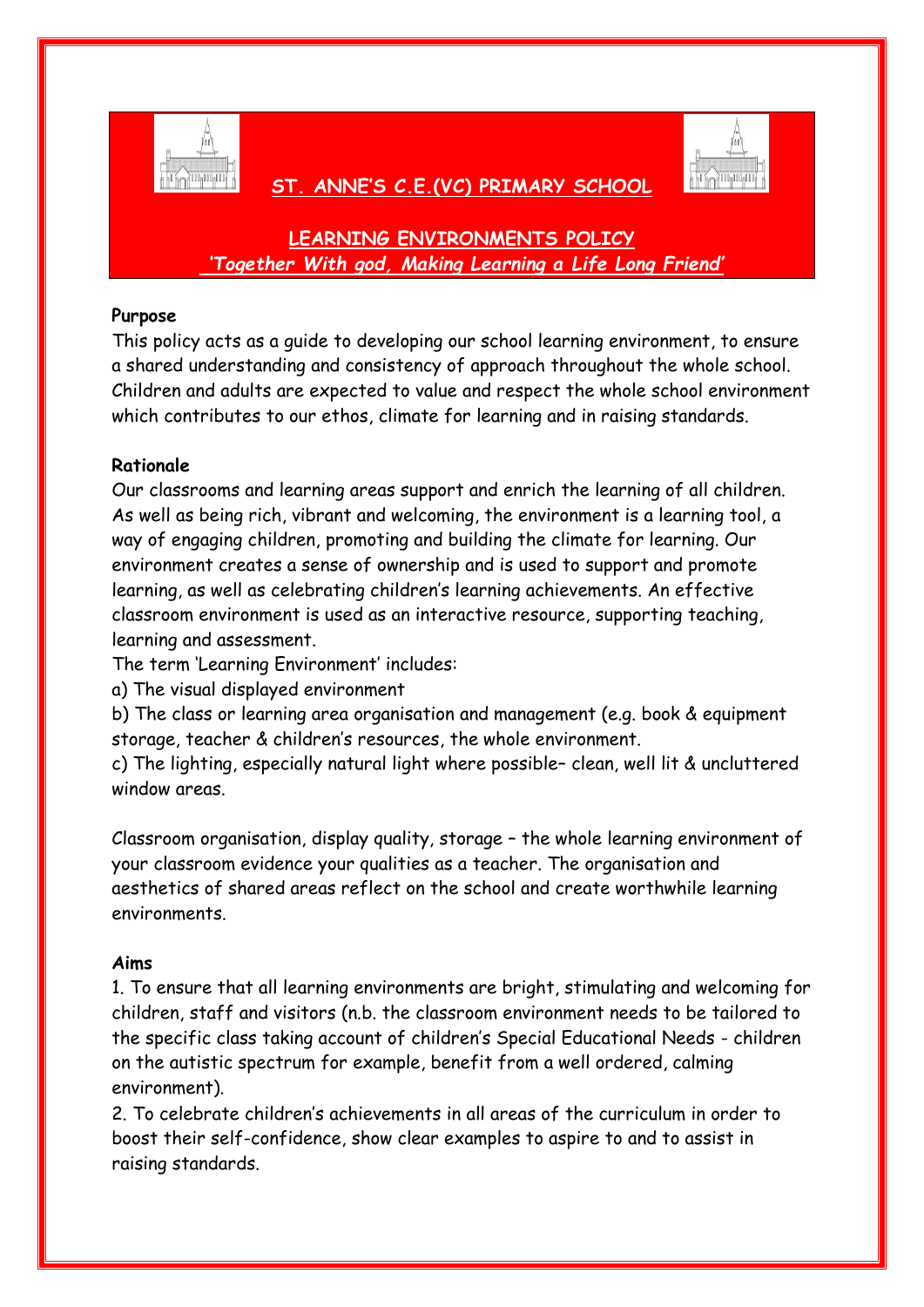3. To develop learning environments so that they are used as an interactive resource to support teaching, learning and assessment effectively.

4. To support children's learning by providing prompts, models, good examples and information which they can use within their learning on a daily basis.

5. To ensure that the prompts and examples provided are referred to and adapted regularly so that they are relevant.

6. To develop children's ownership of their classroom by involving them in the development and relevance of their working environment.

7. To enable children, staff and visitors to gain an insight into the learning taking place in classrooms.

8. To support children's understanding of where they are in their learning and what their next steps are.

#### **Expectations**

All learning environments will provide the following at an appropriate level for the age of the children working in the classroom. The following will also be used within lessons to support teaching and learning:

1. Learning objectives, success criteria learning mats are displayed and referred to in lessons

2. Prompts, ideas and good examples that are generated during lessons are displayed and referred to, to support future learning – see working walls

3. Prompts to support learning are available to support children's talking and thinking about learning.

4. Key questions/grids are displayed and used to trigger prior knowledge.

5. Curriculum displays are stimulating and celebrate achievements

6. Key words and technical vocabulary are displayed and discussed for a variety of curriculum areas.

7. Vocabulary and definitions of words are referred to, discussed and used within teaching as appropriate.

8. Good examples of work are displayed and referred to during lessons.

9. Visual timetables are displayed in each classroom to support organisation and ownership.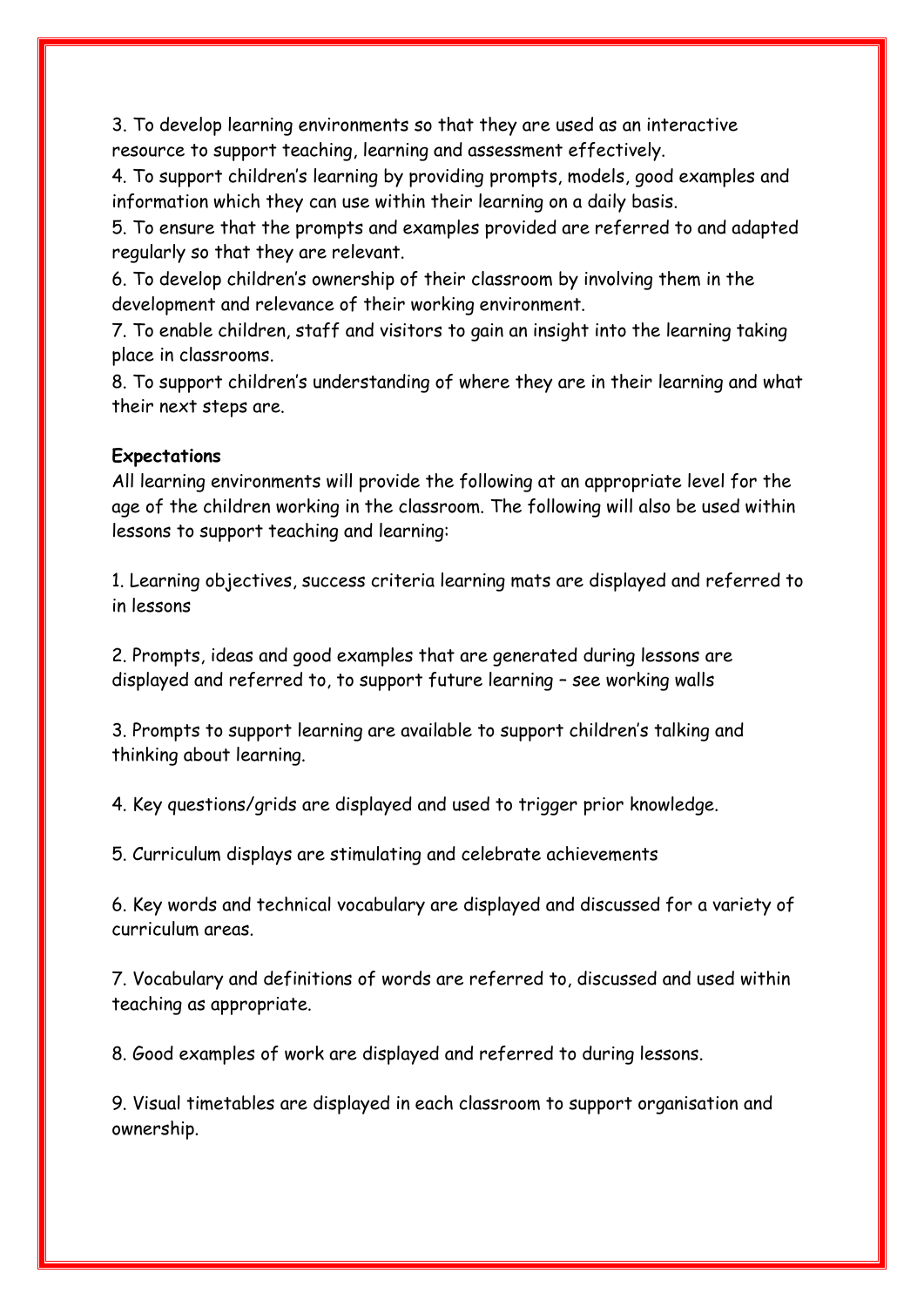### **Strategy for implementation**

Expectations for every classroom:

- Literacy and Numeracy working walls see below
- Science-related display
- Reflection area
- Displays are reflective of the topic being covered in class and in place before the topic starts.
- Classroom doors are welcoming and reflective of the topic in the class
- Successful learning/target development display
- Class developed values and expectations ('rules') established at the start of the year and frequently referred back to & reinforced.
- Phonics displays where appropriate
- A valued and attractive book area
- A role play area/writing area related to the topic theme this should also be clearly evident
- Children's books are kept neatly and are easily accessible.
- Sink areas are kept well- ordered and clean
- Surfaces are minimal and do not contain clutter
- British Values are promoted within the classroom
- Easy access to ICT where relevant
- All rooms will be left in a tidy manner. The children are proactively managed, so that they take a full part in caring for their learning environment (which includes corridors and shared learning areas).
- Handwriting Policy to be displayed.
- Values cross and display should be evident

### **The learning environment – Working Walls**

Corridors must show labelled children's work from a range of subjects throughout the area. This must be evident and consistent across the whole school. Displays in corridors should be appropriate for some traffic but should be more creative than simply work stapled onto walls. They title should be in stencilled letters and each display board should have the year group on and an explanation of the work. All boards should have backing paper and borders and work should be backed as appropriate.

The classroom learning environment particularly for literacy and numeracy has a 'working wall approach' where teachers' modelling and prompts are displayed as part of ongoing learning in each classroom. E.g. Modelled writing, example pupil writing, comprehension questions/ideas, mental jottings, word problems, visual models, prompts etc….working walls are short term, dynamic and well planned.